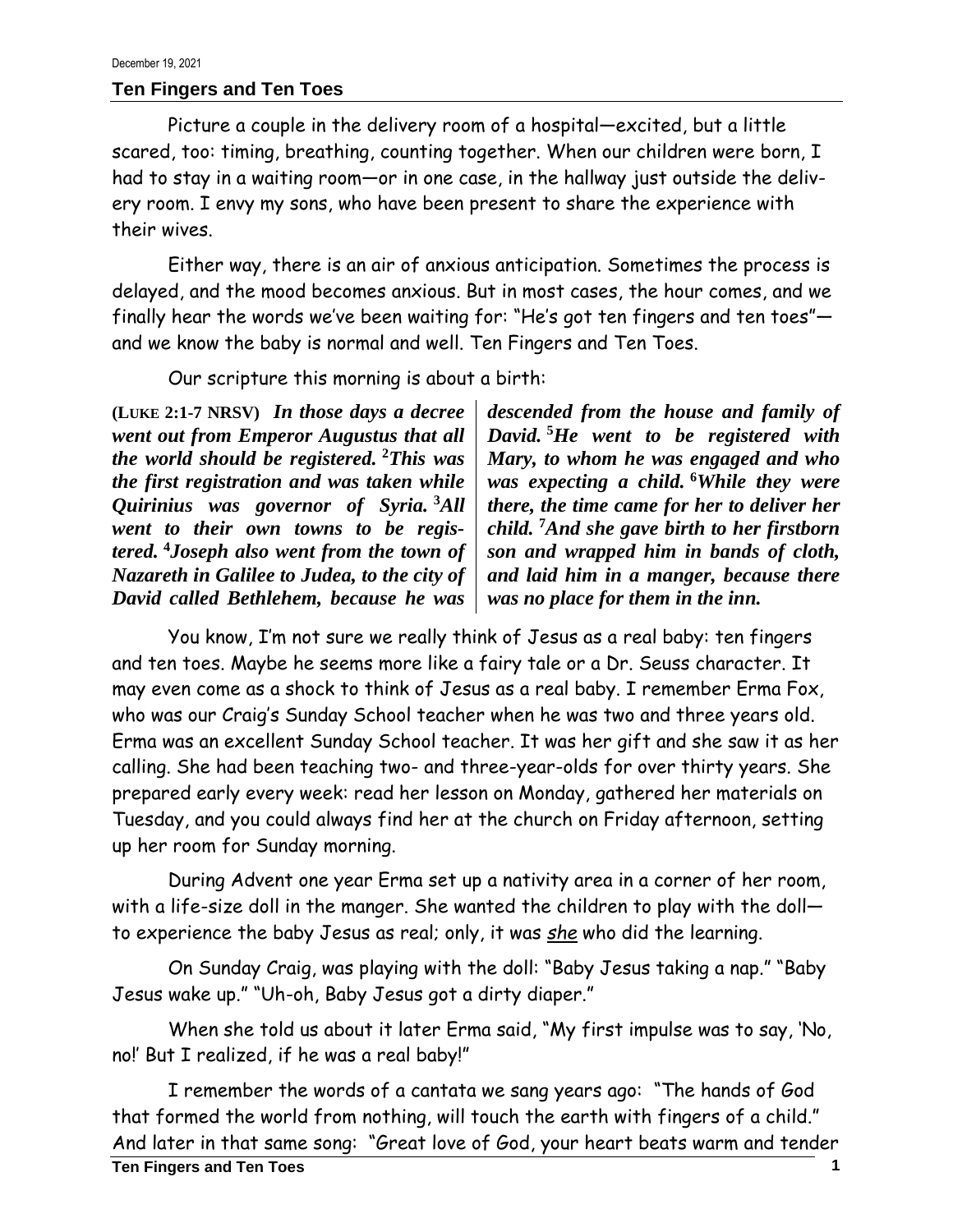## December 19, 2021

within the tiny body of this boy."

It really came home to me watching my grandchildren sleep in my arms—or wiping the pudding from their drooling chins—or listening to their laughter as their daddies would swing them 'round and 'round, or to their crying when mommy drove away. I wonder if Mary and Joseph noted these things, too. Real baby—ten fingers—ten toes.

There's something so very special about the hands of a child—ten fingers that hold one adult finger like you and I hold a baseball bat, or a hammer.

And the feet of a child: ten toes. Do you supposed Mary played "This little piggy went to market?" Do you suppose baby Jesus giggled with delight as his mother tickled his tiny toes?

Ten fingers and ten toes; hands that learned to handle a hammer and a saw and grew strong and callused—real fingers—dirt under the fingernails—real feet that got sweaty and dirty walking the dusty Galilean roads.

Hands that brought sight to blind eyes or made a lame man walk with just a touch; feet that walked on water.

Hands that washed the feet of his disciples; hands that took bread, and broke it, and poured wine. Feet that really touched the ground—and left footprints leading outside the city gate—up to a place called "Skull Hill". Hands and feet that were nailed to a cross—real hands that bled, and scarred.

Growing up, and even after I began my ministry, I heard stories about people in the church—even preachers—who didn't believe in the divinity of Christ. I suppose there are some around. I've never met one. I've never heard a single person say, "I'm a Christian; Jesus is my savior; but I don't believe in his divinity."

But I have seen and heard many deny, by word or deed, his humanity.

- When we confess, in church on Sunday, that Jesus is savior of our souls, but don't live, at work or at home, Monday through Saturday, with him guiding our everyday living, we deny his humanity.
- When we affirm him as Lord of our personal morality, but don't live by his ethics in our relationships with others, we deny his humanity.
- When we endorse him as Lord of our prayer life but not of our calendar, we deny his humanity—and in the process we make our calendars our real Lord.
- When we discount our own value as persons—or as Christians—we deny his humanity. When we say, "I can't follow him; after all, he's the Son of God, and 'I'm just human'." Jesus was human; and he said, "All that I do, you will do; and greater things than I do, you will do."